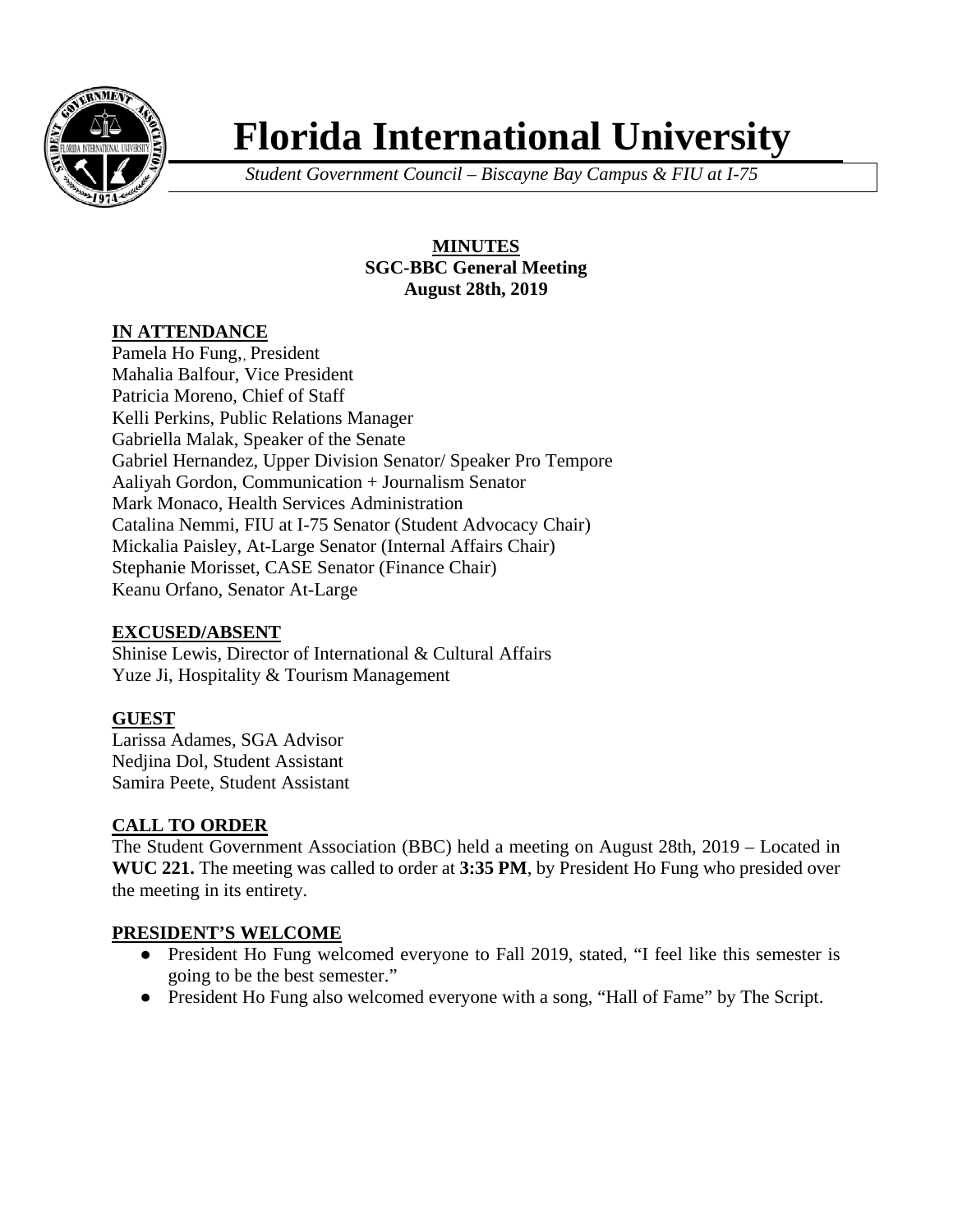# **PRESIDENT'S REPORT**

# **The President's Official Report Is As follows…**

- Summer semester has been great, BBC Kickoff happened, enrollment at BBC increased by 17%, went to Panther Camp, and Freshmen Convocation.
- We need more support when tabling.
- SGA Day coming up next week, Sept. 4th, mandatory unless you have class. SGA Day has two parts, one is in the morning and the other is in the evening.
- Shuttles are now free, I want to thank BBC & MMC board especially Vice President Balfour.
- Doing research on Academic Advancement to make sure students graduate in 4 years, I am working along with Vice Provost.
- We need to do better with our communication styles, especially group chat, nobody responds.
- SGA intern has changed to SGA Merchant Leader Internship, they are required to attend events, budget hearings, workshops, and meet with MMC & BBC President. For more information, contact me.

# **VICE PRESIDENT'S REPORT**

**Vice President Balfour …** 

- Welcome to Fall Semester.
- As leaders, this semester, I hope to achieve initiative with BBC clinic, meet with BBC Director clinic.
- Planning on meeting with Director of Healthy Living in regards to moving.
- Blue Table talk, workshop for ladies of all ages at FIU to understand female point of view.
- Meeting with Dean of CASE to improve student enrollment.
- Looking forward to working with you all.

# **SENATE SPEAKER REPORT**

**Speaker Malak …** 

- Glad to see you all.
- Hope to have more people here in the meetings.
- Yesterday's event was a success!
- Let me know ahead of time if you can or cannot make it to events when tabling.
- My two goals this semester is to improve academic at BBC and to fill all the positions so we can start filling in the committees.
- Spoke with incoming freshmen about internship opportunities.
- Want to speak with to Greek Life and BSU so they can come to BBC.
- SGA Day is next week, want everyone there.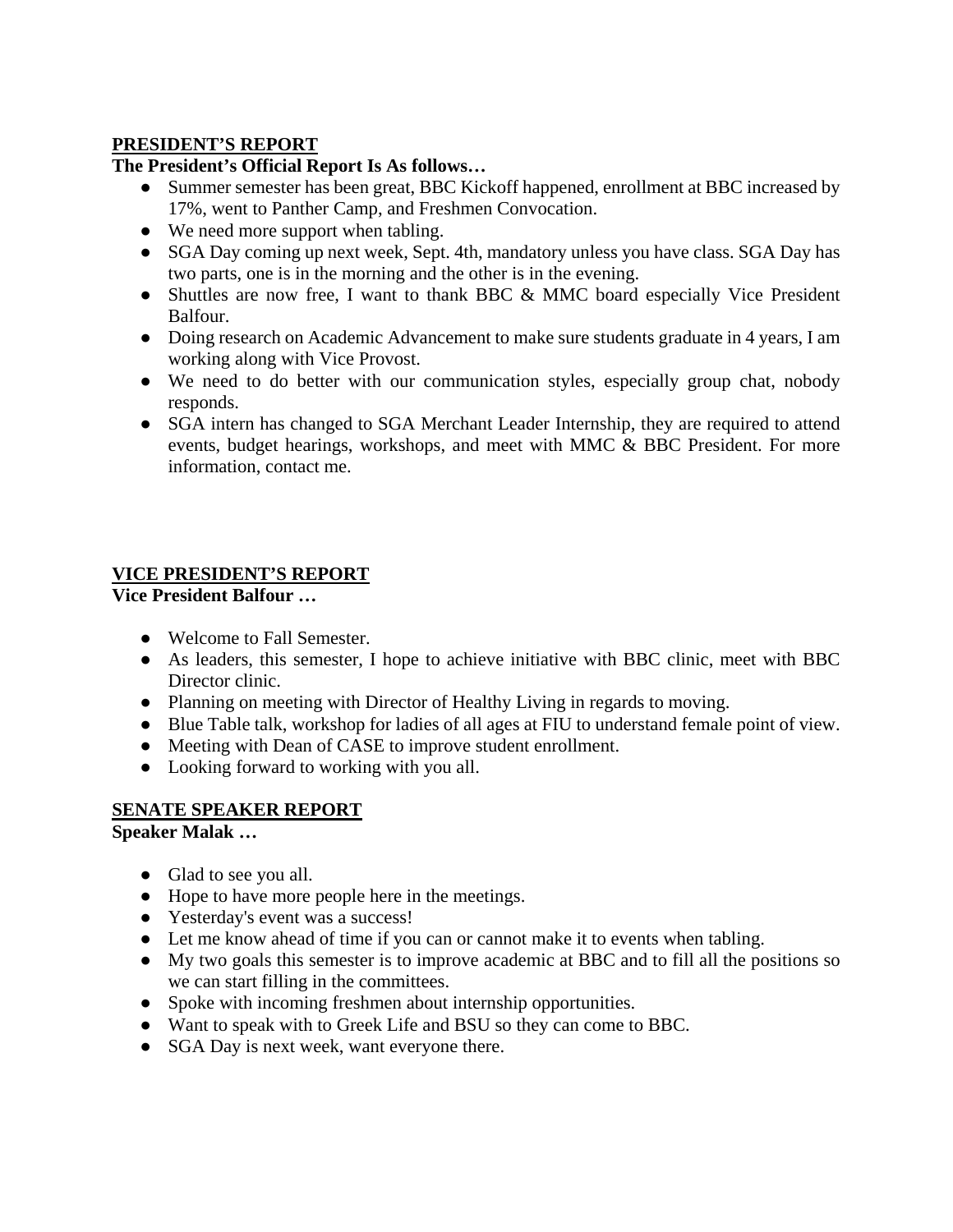# **SPEAKER-PRO REPORT**

## **Speaker Pro Hernandez …**

- Welcome back, I am looking forward to all the appointment today and looking forward to working with you all today.
- I have legislation in mind, some are in the work.
- Bringing classes at BBC is one of the goals that I have.

# **CHIEF OF STAFF REPORT**

## **Chief of Staff Moreno...**

- Freshman convocation was a success, we gained over 80 followers on Instagram.
- Please promote SGA as much as you can.
- Congrats to Vice President Mahalia for hard work for "Get moving w/ SGA."
- Hope we have cabinet full by next month.

# **CABINET REPORTS**

Public Relations Manager Perkins…

- Excited, Larissa and I are working with Overtown in partnership for scholarship.
- On Sept. 10, I am meeting with Director of Scholarship.
- Working on flyers for cabinet position.
- Want to get headshots of everyone today.

## **SENATORS REPORTS**

Senator Nemmi…

- FIU I75 is having some events next week.
- Saturday 11-1:30pmis Therapy Session.
- Panther Power wants to collaborate with SGA Sept. 14 for tailgate.
- Sept. 7, we are partnering with SGC MMC and Panther Power for the game.
- Working with transportation so that when people donate food, their car tickets can get waived, it's a good way to build Food Pantry.

#### *Point of Personal Leave - Senator Hernandez - 4:05 PM*

Senator Morisset…

- I am working on Graduate Request.
- Join the Finance Committee.

*Point of Personal Privilege - Speaker Malak- 4:06 PM*

#### **ADVISOR'S REPORT**

**Ms. Adames…**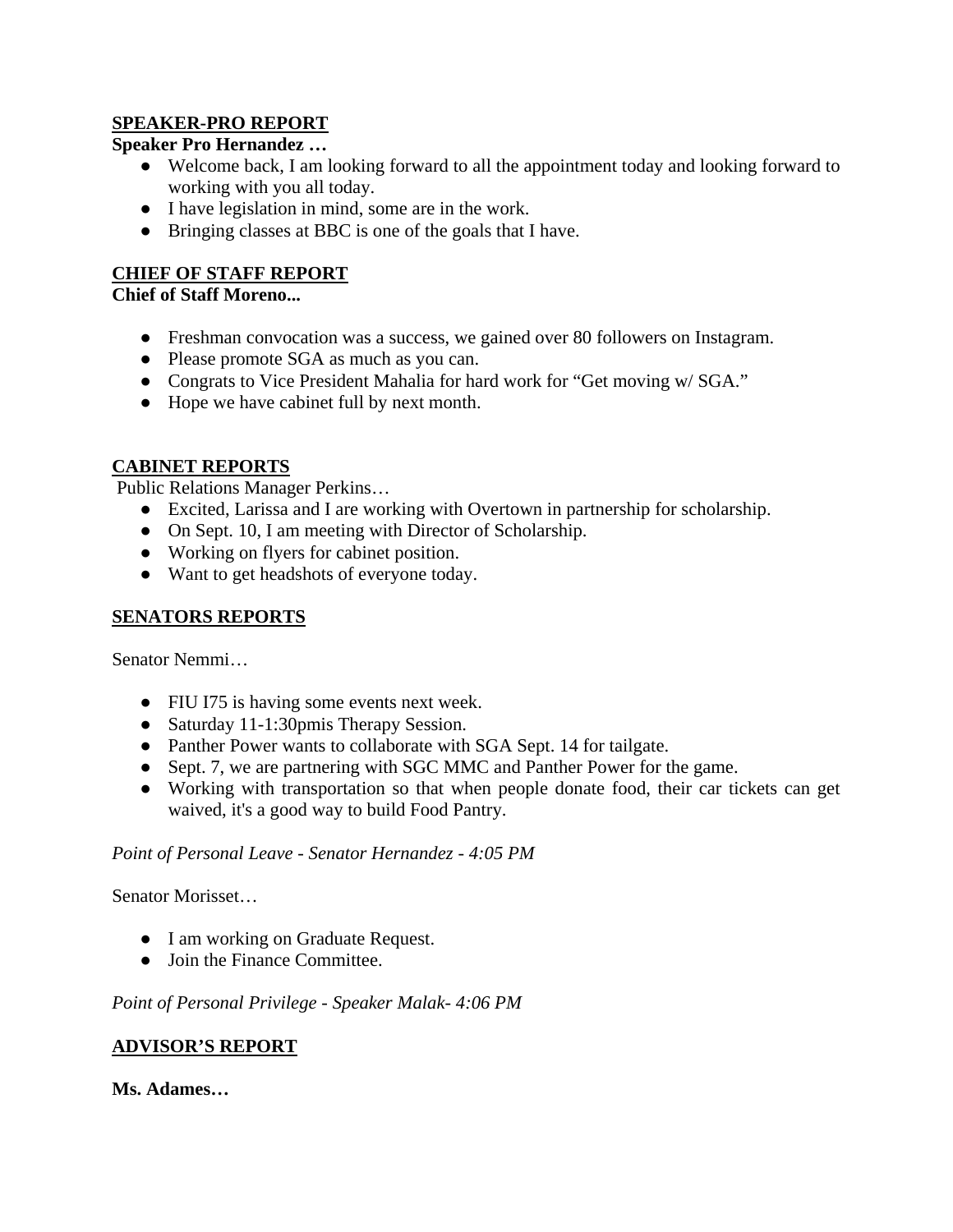- FIU Embrace is looking for Academic Mentors, if interested, Apply.
- Sign up for FIU Alert.
- One on One meeting with Council is starting next week.
- Remember to complete the NACA assessment.
- Fill out member info sheet, it's due next friday.
- Some of you may not have computer access due to an update we had over the summer, please be patient.

# **APPROVAL OF THE MINUTES**

The council reviewed the minutes of July 24th, 2019.

Senator Orfano moved to approve the minutes of July 24th, 2019. Senator Nemmi seconded the motion. The motion passed unanimously.

# **NEW BUSINESS**

#### **A. Appointments**

**1) Keanu Orfano, Chief of Justice** 

President Ho Fung granted 3 minutes to Keanu Orfano to present himself for the position of Chief of Justice.

Followed by 5 minutes of Q/A.

Mr. Orfano presented himself.

The council asked him questions in regards to the position.

Senator Paisley moves to appoint Mr. Orfano for Chief of Justice.

Senator Nemmi seconds.

President Ho Fung opened the floor for discussion.

ROLL CALL Speaker Malak - Yea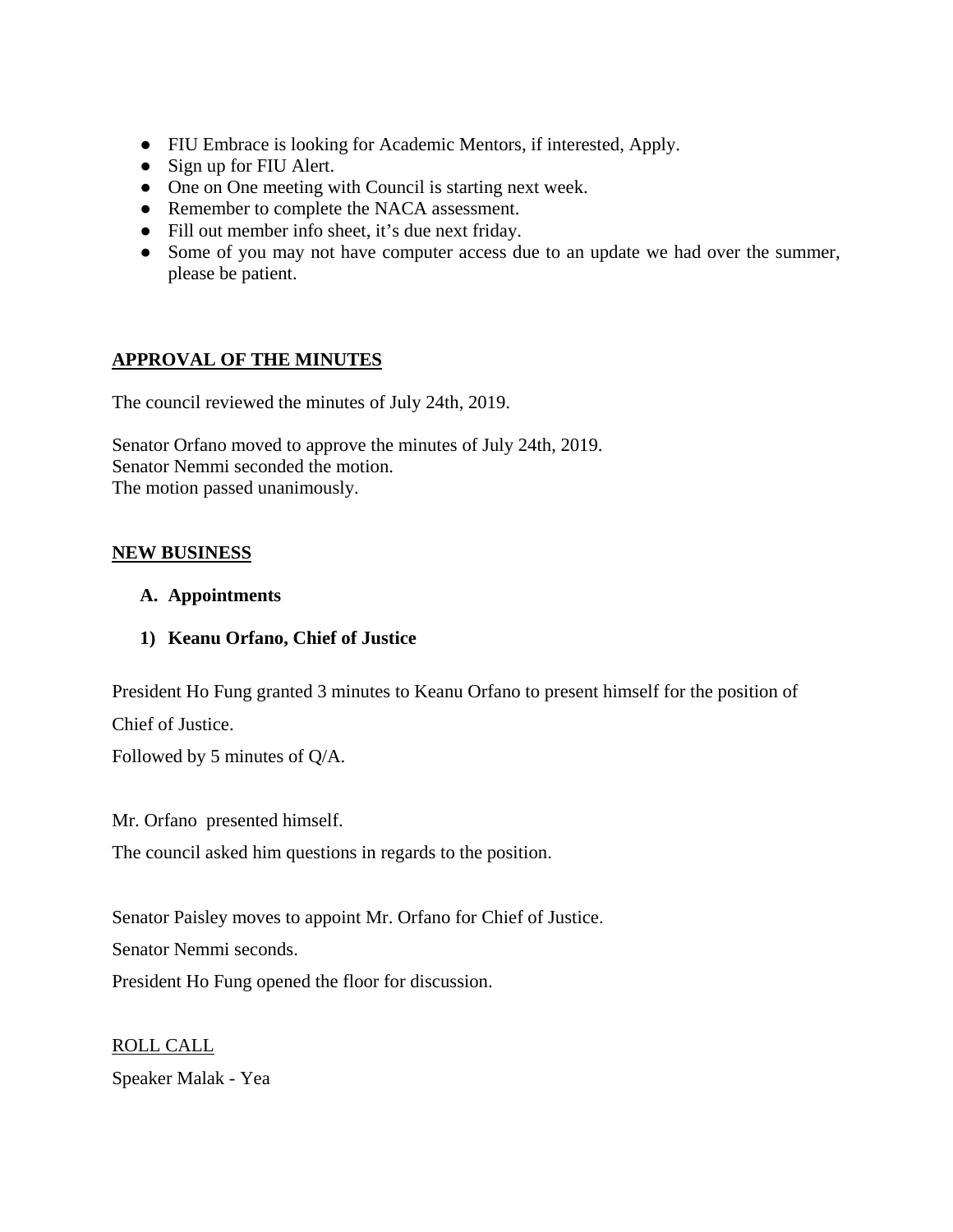Senator Gordon - Yea Senator Monaco - Yea Senator Paisley - Yea Senator Nemmi - Yea Senator Morisset - Yea Senator Orfano - Abs

With a vote of  $6/0/1$ , Mr. Orfano was approved for the position of Chief of Justice.

#### **2) Karla Hernandez, Marketing & Social Media Coordinator**

President Ho Fung granted 2 minutes to Karla Hernandez to present herself for the position of Marketing & Social Media Coordinator. Followed by 5 minutes of Q/A.

Ms. Hernandez presented herself. The council asked her questions in regards to the position.

Senator Nemmi moves to appoint Ms. Hernandez for Marketing & Social Media Coordinator. Speaker Malak seconds.

President Ho Fung opened the floor for discussion.

#### ROLL CALL

Speaker Malak - Yea Senator Gordon - Yea Senator Monaco - Yea Senator Paisley - Yea Senator Nemmi - Yea Senator Morisset - Yea

With a vote of 6/0/0, Ms. Hernandez was approved for the position of Marketing & Social Media Coordinator.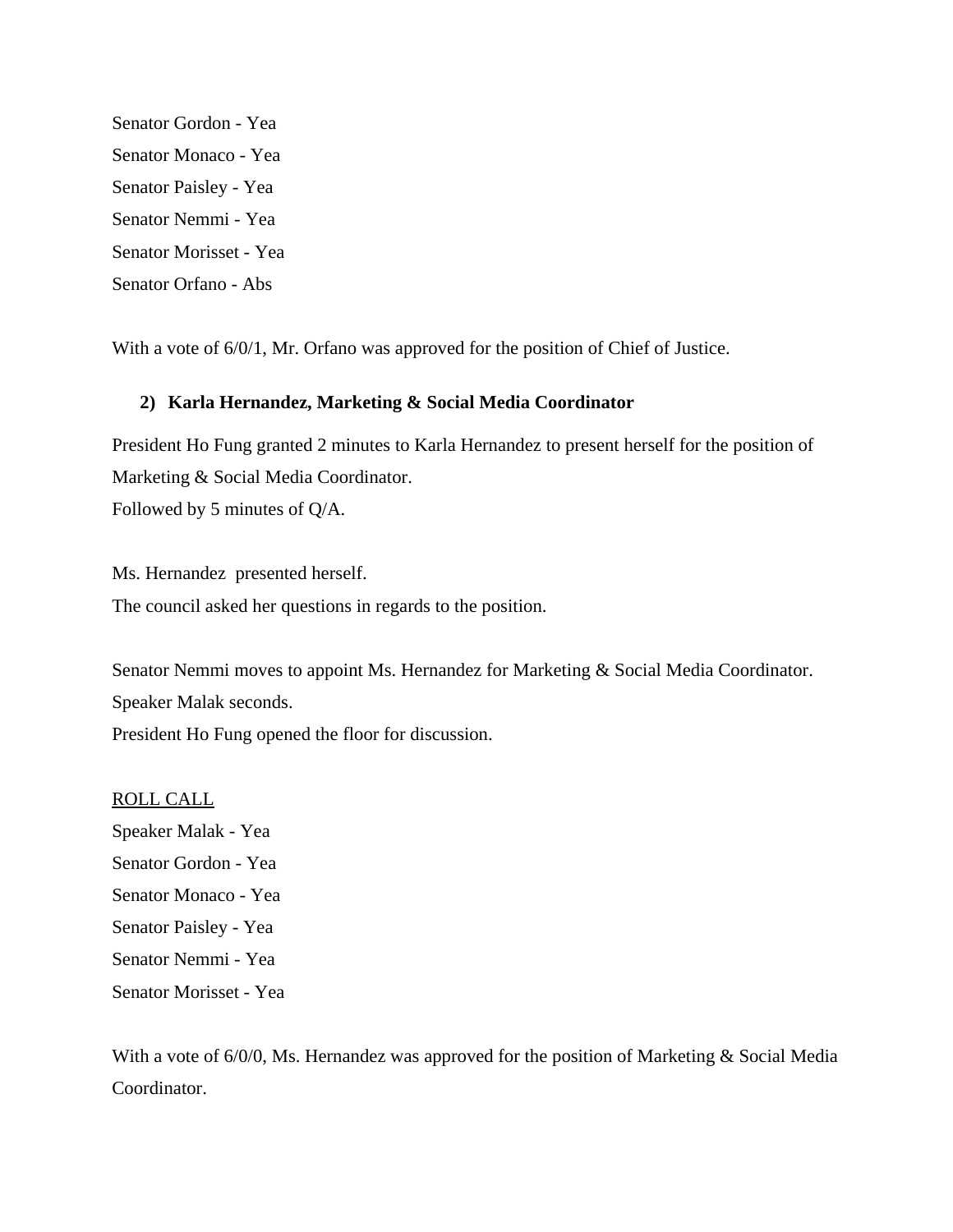#### **3) Dora Febles, Comptroller**

President Ho Fung granted 2 minutes to Dora Febles to present herself for the position of Comptroller.

Followed by 5 minutes of Q/A.

Ms. Febles presented herself. The council asked her questions in regards to the position.

Speaker Malak moves to appoint Ms. Febles for Comptroller. Senator Gordon seconds. President Ho Fung opened the floor for discussion.

#### ROLL CALL

Speaker Malak - Yea Senator Gordon - Yea Senator Monaco - Yea Senator Paisley - Yea Senator Nemmi - Yea Senator Morisset - Yea

With a vote of 6/0/0, Ms. Febles was approved for the position of Comptroller.

#### **4) Lauren Doughty, Hospitality & Tourism Management Senator**

President Ho Fung granted 2 minutes to Lauren Doughty to present herself for the position of

Hospitality & Tourism Management.

Followed by 5 minutes of Q/A.

Ms. Doughty presented herself.

The council asked her questions in regards to the position.

Speaker Malak moves to appoint Ms. Doughty for Senator of Hospitality & Tourism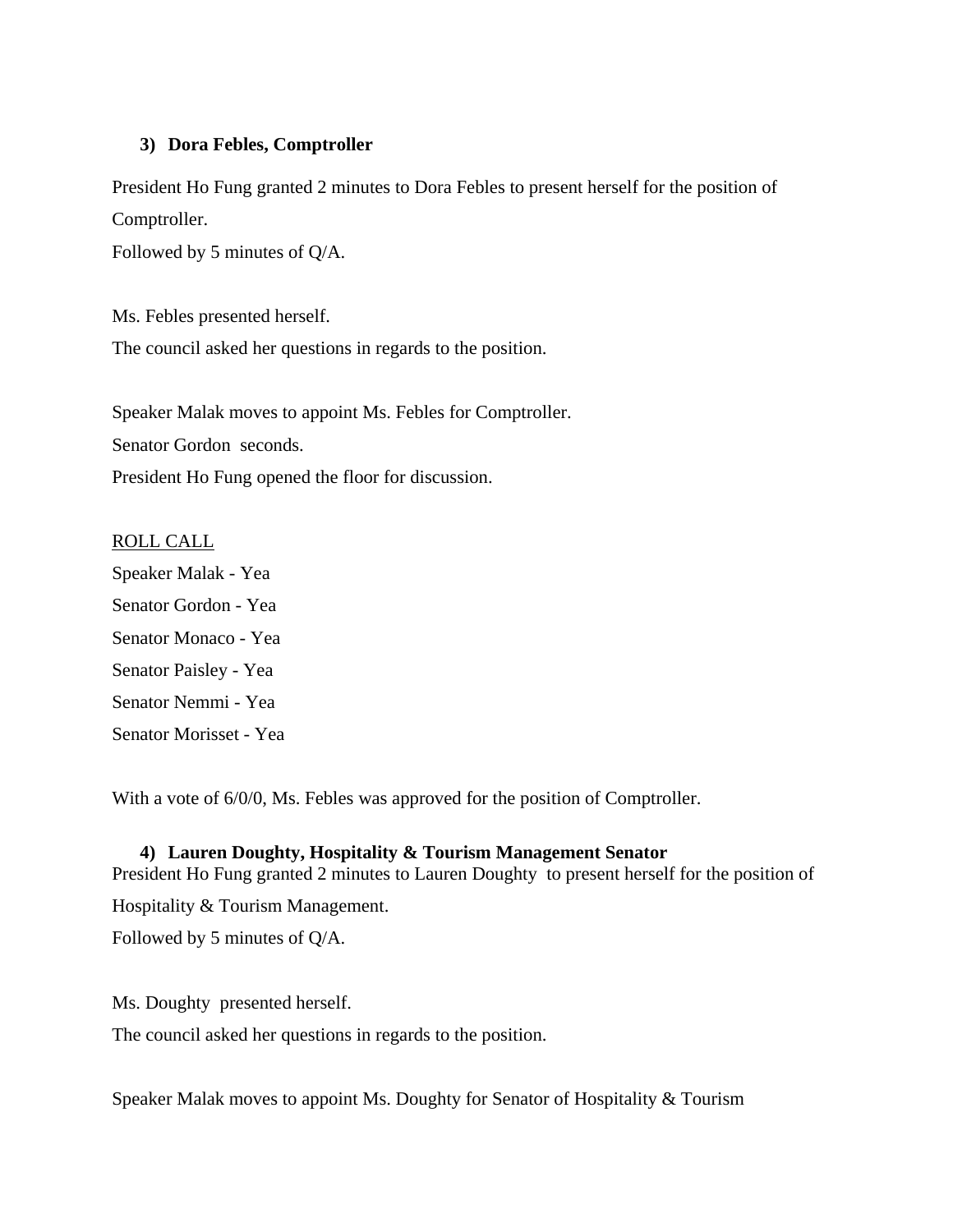Management. Senator Monaco seconds. President Ho Fung opened the floor for discussion.

ROLL CALL Speaker Malak - Yea Senator Gordon - Yea Senator Monaco - Yea Senator Paisley - Yea Senator Nemmi - Yea Senator Morisset - Yea

With a vote of 6/0/0, Ms. Doughty was approved for the position of Hospitality & Tourism Management Senator.

#### **5) Junia Benoit, Director of Student Wellness**

President Ho Fung granted 2 minutes to Junia Benoit to present herself for the position of Director of Student Wellness. Followed by 5 minutes of Q/A.

Ms. Benoit presented herself. The council asked her questions in regards to the position.

Senator Morisset moves to appoint Ms. Benoit for Director of Student Wellness. Senator Gordon seconds. President Ho Fung opened the floor for discussion.

ROLL CALL Speaker Malak - Yea Senator Gordon - Yea Senator Monaco - Yea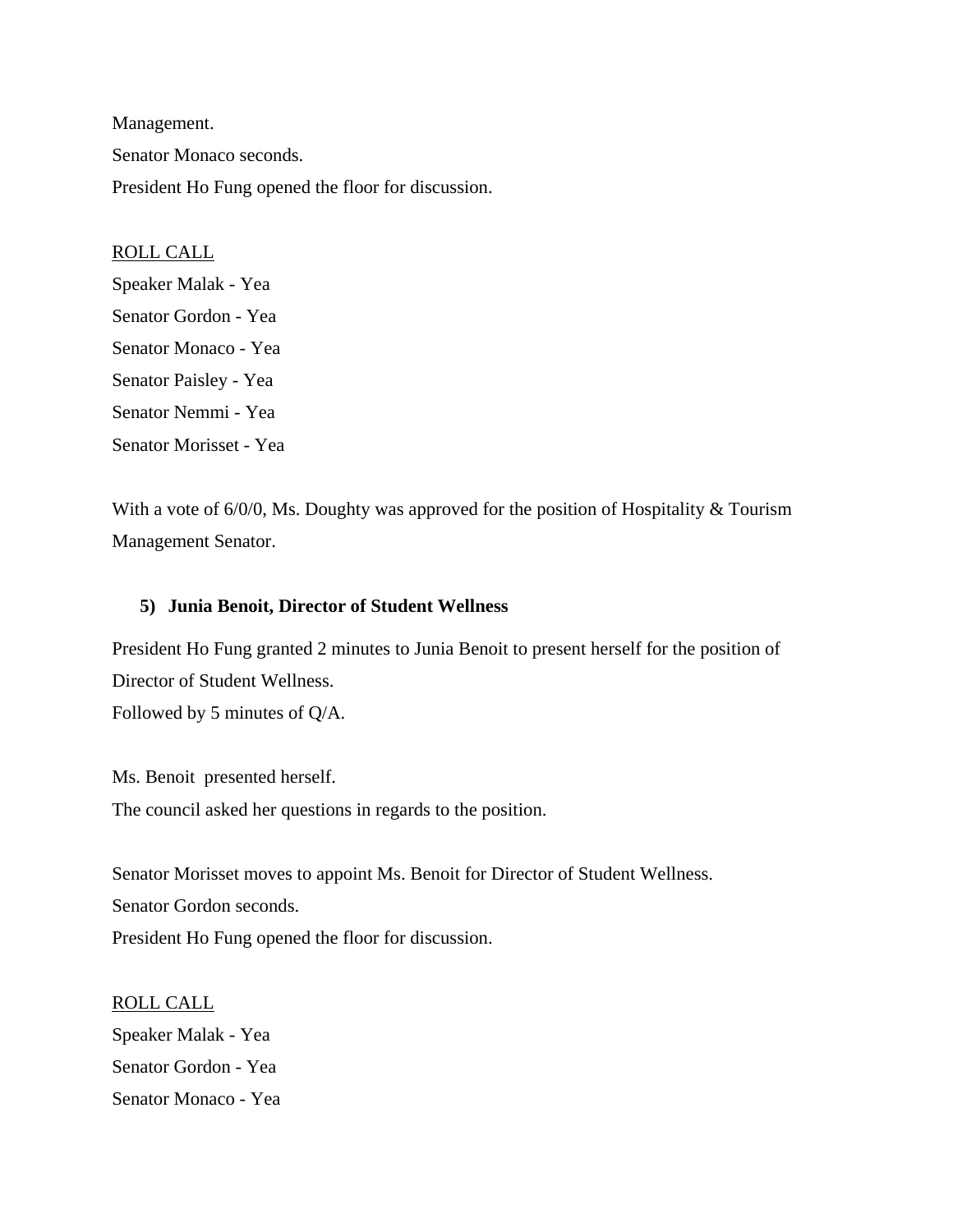Senator Paisley - Nay Senator Nemmi - Nay Senator Morisset - Yea

With a vote of  $4/2/0$ , Ms. Benoit was approved for the position of Director of Student Wellness.

#### **6) Sofia Rosa, Director of Community Engagement**

President Ho Fung granted 2 minutes to Sofia Rosa to present herself for the position of Director of Community Engagement. Followed by 5 minutes of Q/A.

Ms. Rosa presented herself. The council asked her questions in regards to the position.

Speaker Malak moves to extend Q/A for 2 minutes. Senator Nemmi seconds. Motion Passes.

A Student/Guest stated, "I would like to run for the same position that she is running."

Speaker Malak moves to recess at 4:52PM. Senator Nemmi seconds. Motion Passes.

*Point of Personal Leave - Vice President Balfour - 4:54PM*

Meeting called to order at 4:56PM.

Speaker Malak moves to appoint Ms. Rosa for Director of Community Engagement.

Senator Nemmi seconds.

President Ho Fung opened the floor for discussion.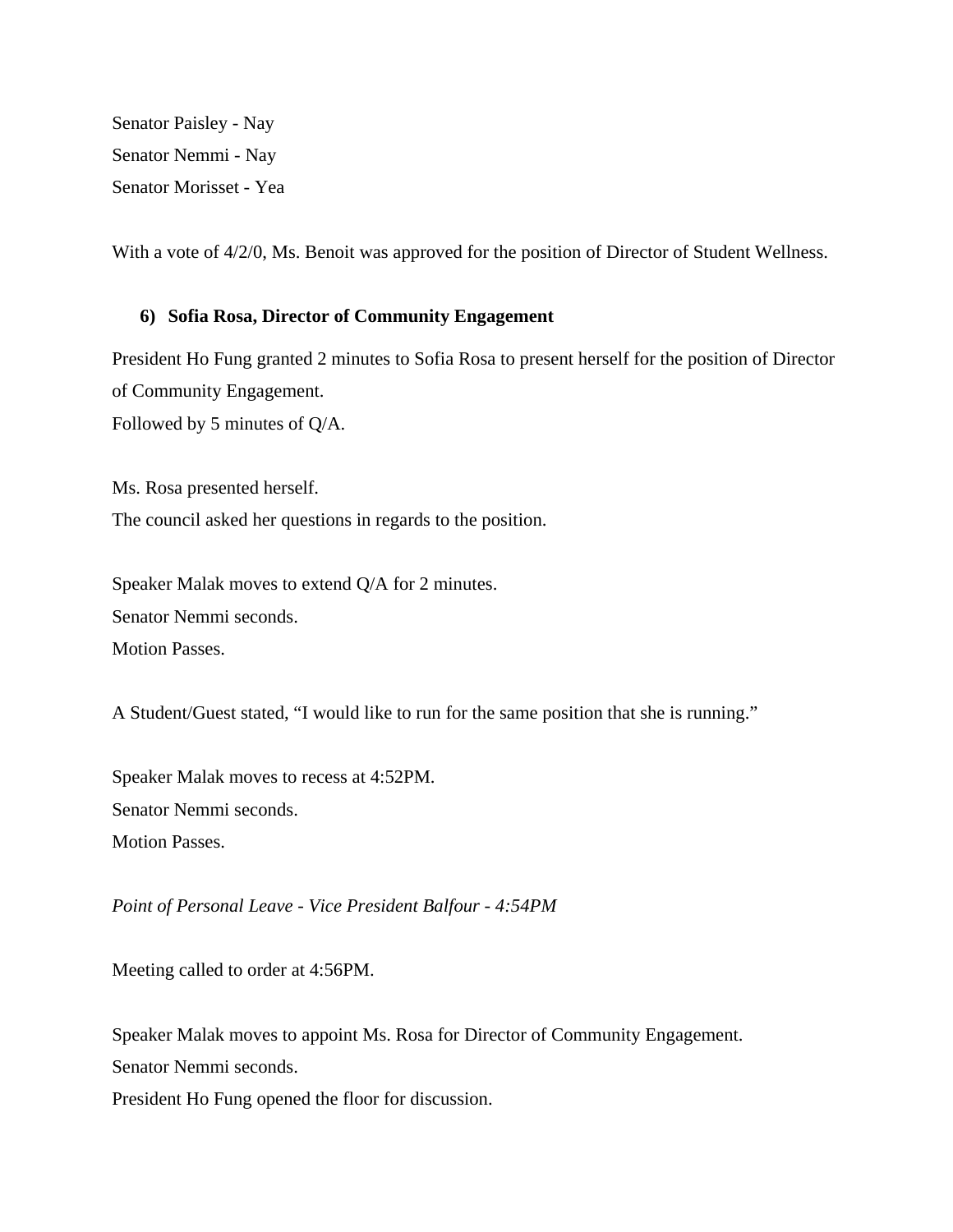*Point of Personal Leave - Ms. Hernandez - 4:58PM*

ROLL CALL

Speaker Malak - Abs. Senator Gordon - Nay Senator Monaco - Yea Senator Paisley - Nay Senator Nemmi - Nay Senator Morisset - Nay Senator Doughty - Abs.

With a vote of  $1/4/2$ , the appointment of Ms. Rosa failed for the position of Director of Community Engagement.

Senator moves to extend General Meeting by 15 minutes.

Senator Nemmi seconds.

Motion passes.

#### **7) Abu Chowdhury, Director of Events**

President Ho Fung granted 2 minutes to Abu Chowdhury to present himself for the position of Director of Events.

Followed by 5 minutes of Q/A.

Mr. Chowdhury presented himself. The council asked him questions in regards to the position.

Speaker Malak moves to appoint Mr. Chowdhury for Director of Events.

Senator Gordon seconds.

President Ho Fung opened the floor for discussion.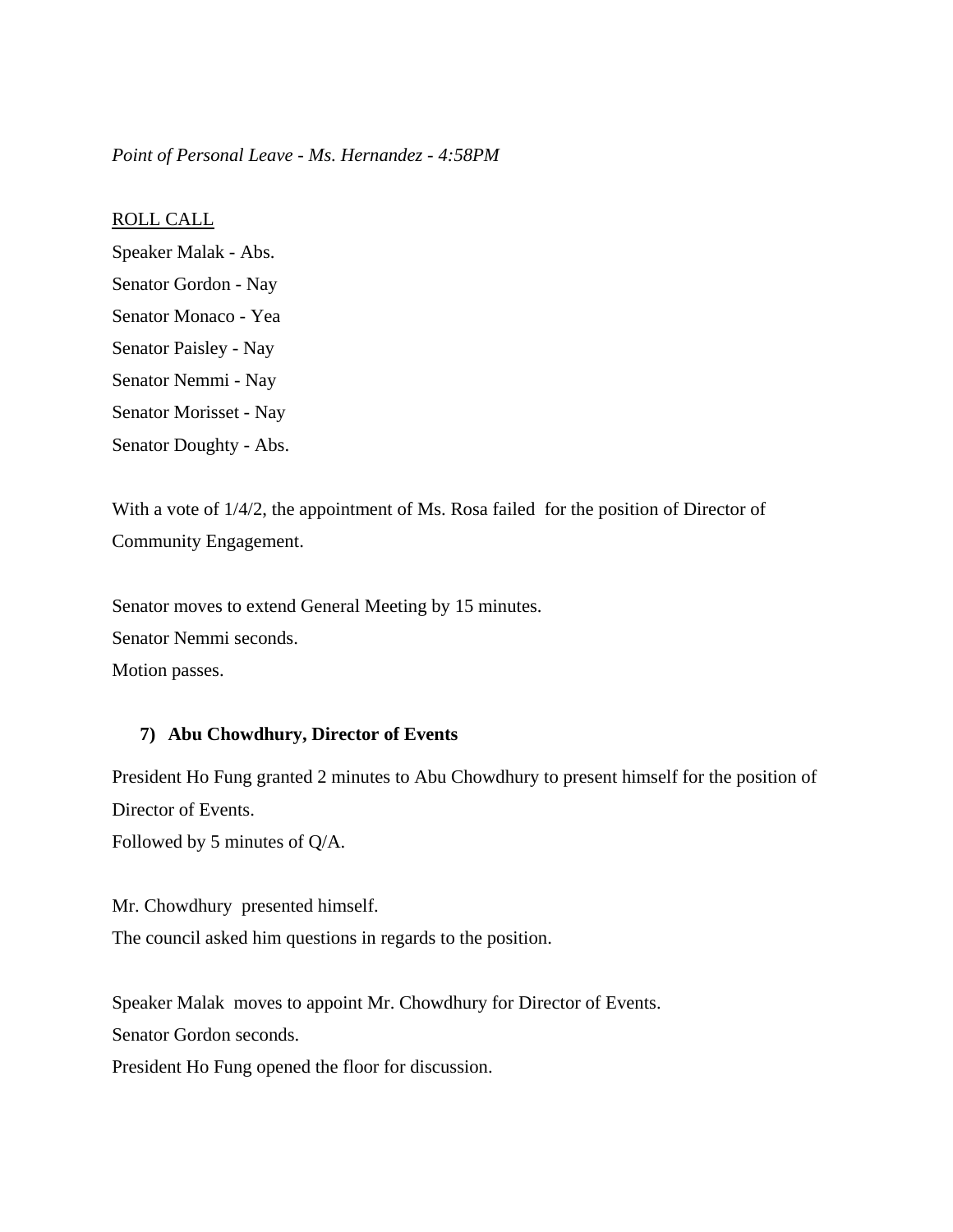#### ROLL CALL

Speaker Malak - Yea Senator Gordon - Yea Senator Monaco - Yea Senator Paisley - Yea Senator Nemmi - Yea Senator Morisset - Yea Senator Doughty - Abs.

With a vote of  $6/0/1$ , Mr. Chowdhury was approved for the position of Director of Events.

*Point of Personal Leave - Senator Nemmi - 5:12PM*

#### **B. Semester Initiatives**

Initiatives & Collaborations

- Career & Talent Development & SGA
- Center for Leadership & SGA
- Community Engagement
- Women's Center & SGA
- Center of Academic and Success & SGA
- FIU Affinity
- Marketing/Advertising

#### **President Address**

President Ho Fung Pass out a copy of her Address and kindly read it to the council.

Speaker Malak moves to extend General Meeting for 10 minutes.

Senator Paisley seconds.

Motion Passes.

#### **DISCUSSION**